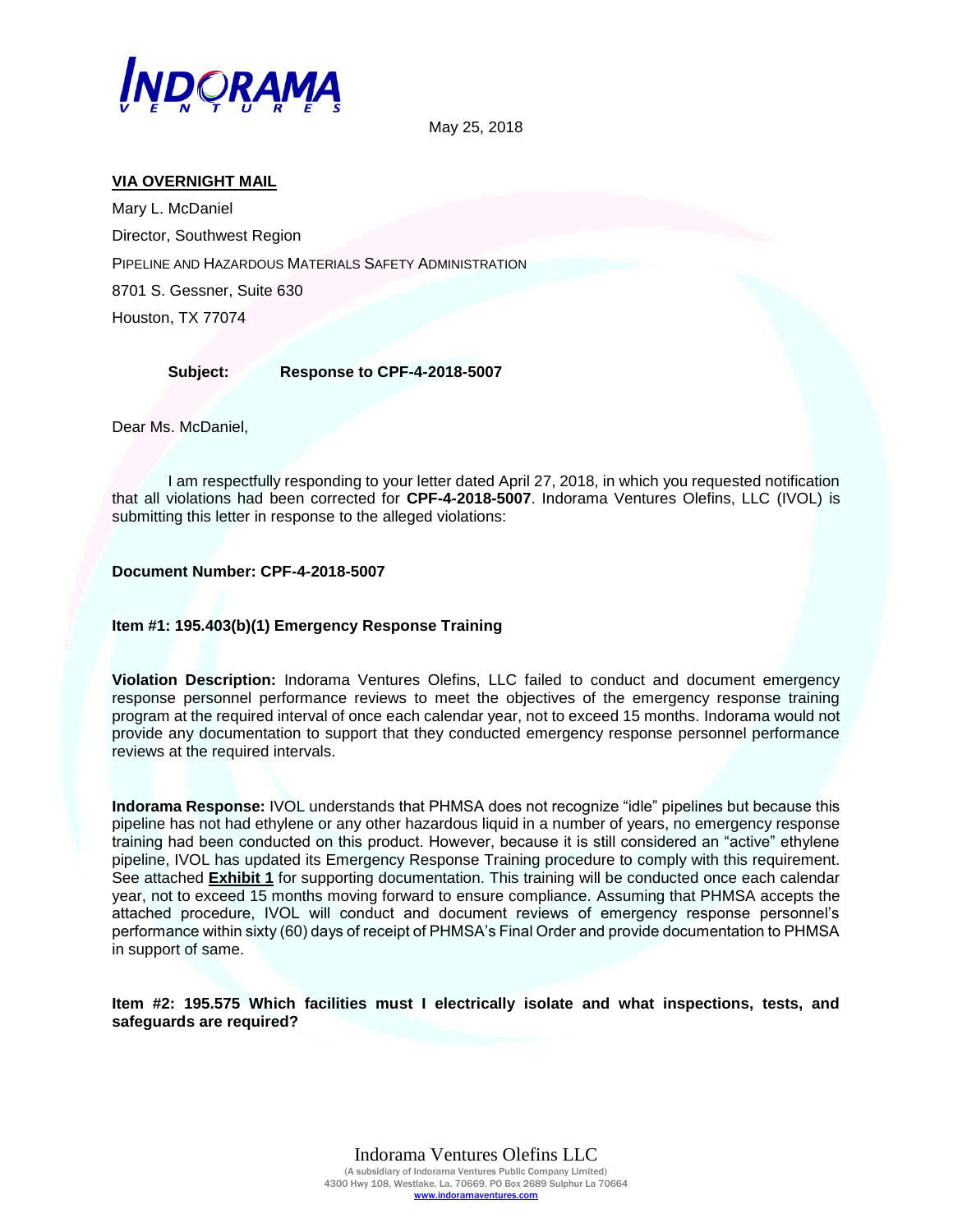

(a) You must electrically isolate each buried or submerged pipeline from other metallic structures, unless you electrically interconnect and cathodically protect the pipeline and the other structures as a single unit.

Violation Description: Indorama Ventures Olefins, LLC failed to determine whether each buried pipeline was electrically isolated from other metallic structures, Indorama's Corrosion Control Procedure, Section 10 of the Liquid Pipeline Operations, Maintenance & Emergency Manual, did not include any quidance regarding electrical isolation of each buried or submerged pipeline from other metallic structures. The verbiage from the code section §195.575(a) as inserted into Section 10 Corrosion Control Procedure during the inspection after it was brought to Indorama' s attention by the PHMSA Inspector. The code section added does not constitute a procedure as required by §195.402(c)(3) and did not include Indorama specific guidance on devices to accomplish electrical isolation, installation of these isolation devices, precautions to be taken during installation, or instructions for inspection and electrically testing each isolation to assure the isolation is adequate.

Indorama Response: IVOL revised the electrical isolation procedure in Section 10.8 of the Operations, Maintenance, and Emergency Manual to provide detailed guidance for personnel to determine when and how to accomplish electrical isolation. See attached **Exhibit 2** for supporting documentation.

Item #3: 195.575 Which facilities must I electrically isolate and what inspections, tests, and safequards are required?

(e) If a pipeline is in close proximity to electrical transmission tower footings, ground cables, or counterpoise, or in other areas where it is reasonable to foresee fault currents or an unusual risk of lightning, you must protect the pipeline against damage from fault currents or lightning and take protective measures at insulating devices.

Violation Description: Indorama Ventures Olefins, LLC failed to determine when protection from fault currents and lightning strikes is required and when protective measures must be taken to protect the pipeline against damage. Indorama's Corrosion Control Procedure, Section 10 of the Liquid Pipeline Operations, Maintenance & Emergency Manual, did not include any guidance regarding pipelines that may be in close proximity to electrical transmission tower footings, ground cables, or counterpoise, or pipelines that are at risk of being exposed to lightning strikes. The verbiage from the code section §195.575(e) was inserted into Section 10 Corrosion Control Procedure during the inspection after it was brought to Indorama's attention by the PHMSA Inspector. The code section added does not constitute a procedure as required by §19.5.402(c)(3) and did not include Indorama specific quidance for personnel to determine when protection from fault currents and lightning strikes is reguired to protect the pipeline and other devices or any mitigating steps taken to protect the pipeline and devices that could be affected by fault currents and lightning.

Indorama Response: IVOL revised the electrical isolation procedure in Section 10.8 of the Operations, Maintenance, and Emergency Manual to provide detailed guidance for personnel to determine when and how to accomplish electrical isolation. See attached Exhibit 2 for supporting documentation. However, the pipeline is (i) capped at both ends: (ii) not connected directly to any other metallic or above ground structure: (iii) not in close proximity of any electrical transmission tower footings, ground cables, or counterpoise; and (iii) there are no areas where it is reasonable to foresee fault currents or an unusual risk of lightning. As a result, IVOL does not find a reason to install any insulating devices as the annual Cathodic Protection Surveys and the bi-monthly rectifier readings show that adequate levels of cathodic protection are maintained. See Exhibit 3 for supporting documentation.